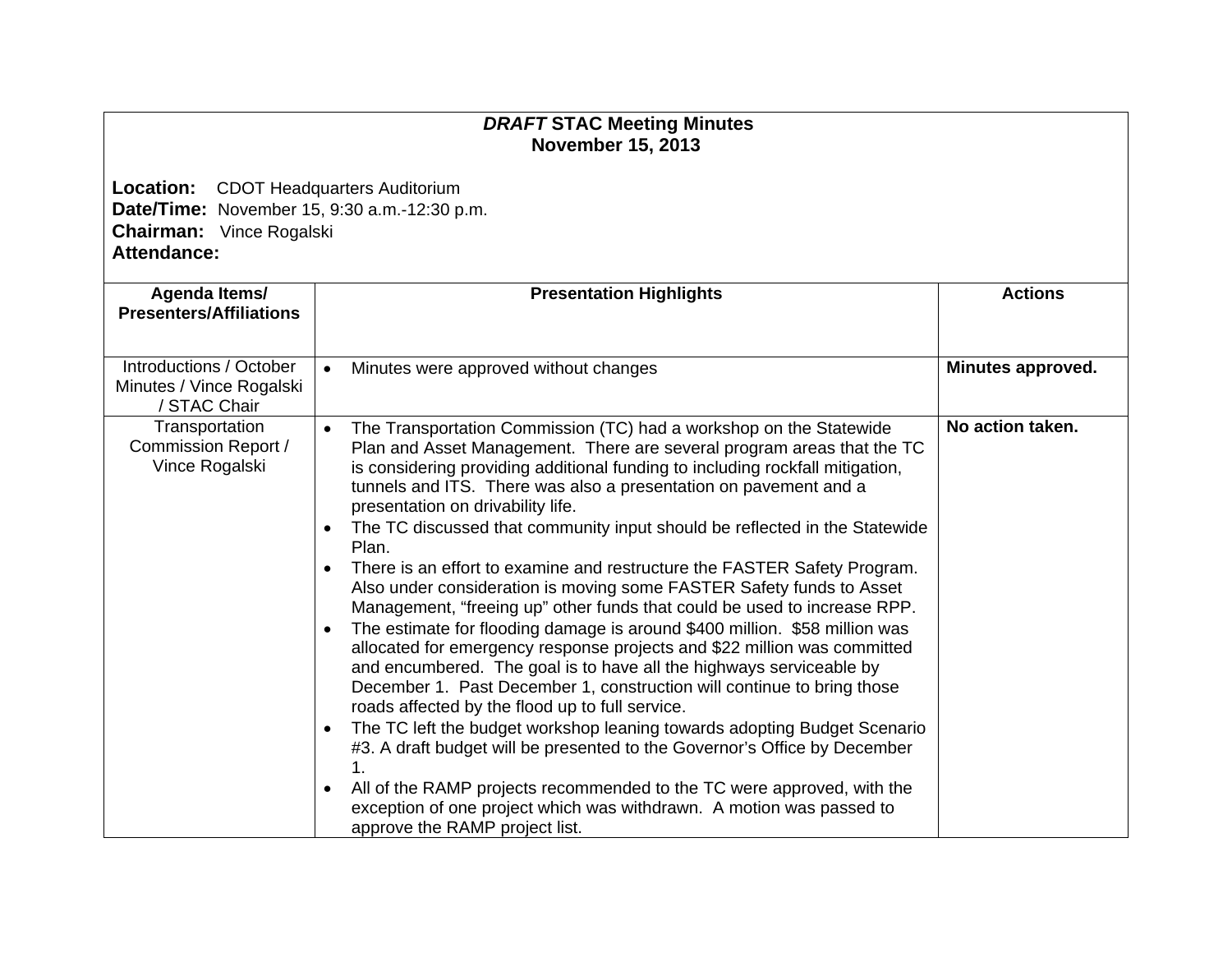| MPACT 64 / Herman         | $\bullet$ | Herman Stockinger introduced Jim Gunning, Mayor of Lone Tree and Chair          | No action taken. |
|---------------------------|-----------|---------------------------------------------------------------------------------|------------------|
| Stockinger / CDOT Office  |           | of the Metro Mayor's Caucus, to give a presentation on MPACT 64.                |                  |
| of Policy & Government    | $\bullet$ | Mayor Gunning's presentation included background on MPACT 64 efforts            |                  |
| Relations (OPGR) /        |           | and polling results, the current state of transportation funding and MPACT      |                  |
| Mayor Jim Gunning / City  |           | 64's role in building a bridge to the future, funding priorities, the current   |                  |
| of Lone Tree              |           | straw man proposal (two-third to roads and one-third to transit) and the        |                  |
|                           |           | effect of Amendment 66 on a possible ballot measure for transportation.         |                  |
|                           |           | Terri Blackmore asked about distribution of funding within the metro<br>$\circ$ |                  |
|                           |           | area. Mayor Gunning highlighted that there is sensitivity between               |                  |
|                           |           | cities and counties over sales tax. Therefore, a tentative solution is          |                  |
|                           |           | an even spilt of their share of the collected revenues. Importantly, it         |                  |
|                           |           | doesn't affect the statewide division of revenue.                               |                  |
|                           |           | Barbara asked how many people were polled. Mayor Gunning<br>$\circ$             |                  |
|                           |           | replied that the most recent poll included 1,000 people.                        |                  |
|                           |           | Thad Noll asked about how the Transit funding would be distributed<br>$\circ$   |                  |
|                           |           | outside of RTD. Mayor Gunning indicated that there was a straw                  |                  |
|                           |           | man for the transit element, but referred Thad to Herman for more               |                  |
|                           |           | details.                                                                        |                  |
|                           |           | Trent Bushner commented that the project list needs to encompass                |                  |
|                           |           | all of Colorado's communities in order to get widespread support. He            |                  |
|                           |           | also commented that local television stations are the best way to               |                  |
|                           |           | communicate with his constituents. Mayor Gunning replied that if a              |                  |
|                           |           | ballot measure were to move forward, a campaign staff would take                |                  |
|                           |           | over and begin engaging different parts of the state. Mayor Gunning             |                  |
|                           |           | referred to Herman for insight on the ballot project list. Herman               |                  |
|                           |           | explained the process that was used to develop the project list and             |                  |
|                           |           | how to use STAC in refining the project list.                                   |                  |
| <b>Federal and State</b>  | $\bullet$ | The Transportation Legislation Review Committee (TLRC) recently                 | No action taken. |
| Legislative Update / Kurt |           | completed its work. The TLRC approved five bills this year, two of which        |                  |
| Morrison                  |           | are directly transportation related and would have an impact CDOT. These        |                  |
| & Herman                  |           | bills will be introduced in January.                                            |                  |
| Stockinger / CDOT         |           | Colorado Springs Utility asked for a bill that would authorize a new<br>$\circ$ |                  |
| <b>OPGR</b>               |           | overweight permit that CDOT can issue in cases where they are                   |                  |
|                           |           | considered a hazard.                                                            |                  |
|                           |           | Another piece of legislation allows CDOT to issue a permanent                   |                  |
|                           |           | annual fleet permit to reduce regulatory burden.                                |                  |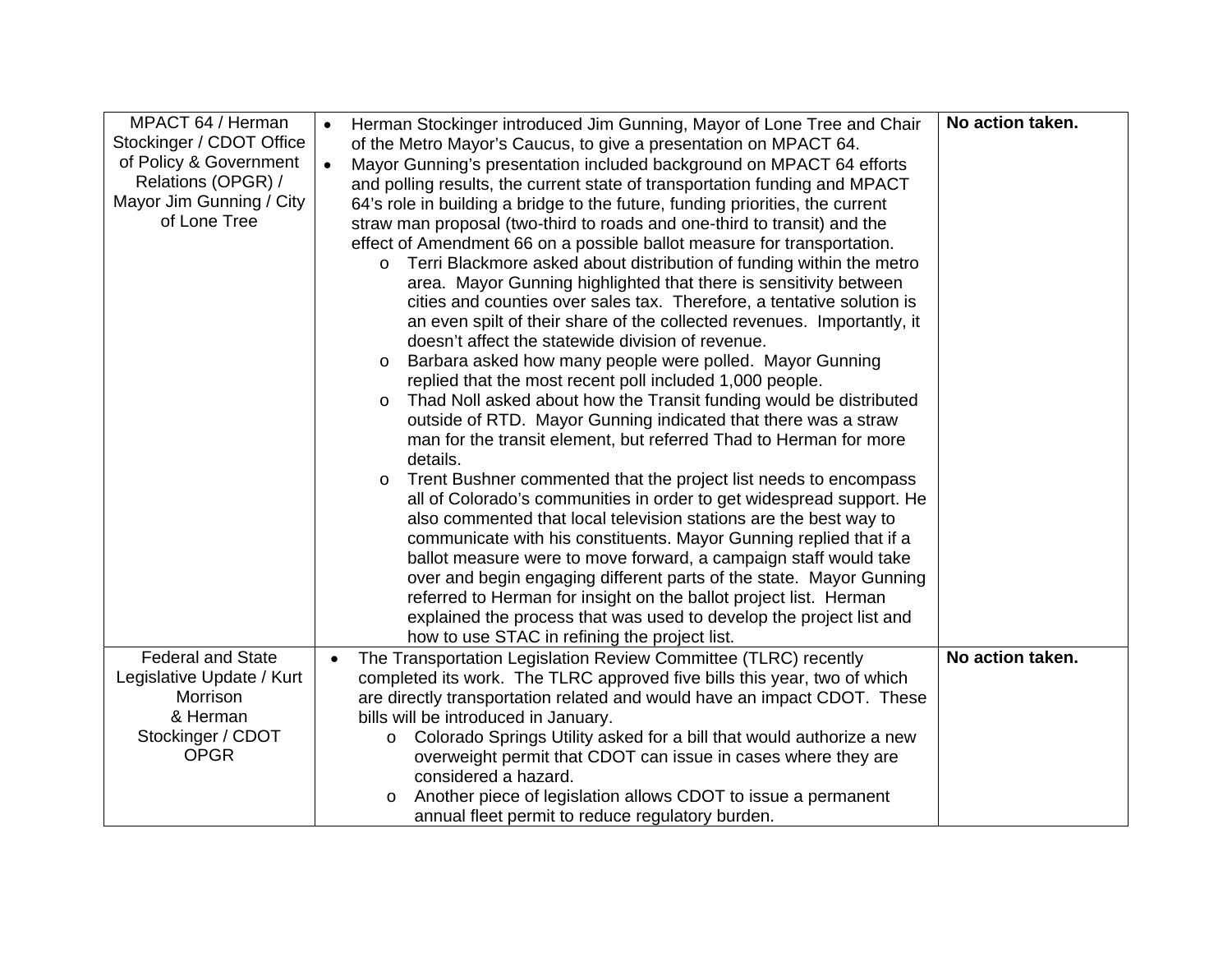|                            | Another piece of legislation seeks to increase the penalty, from<br>$\circ$            |                  |
|----------------------------|----------------------------------------------------------------------------------------|------------------|
|                            | \$500 to \$2000, for a violation of the load restriction over                          |                  |
|                            |                                                                                        |                  |
|                            | Independence Pass.                                                                     |                  |
|                            | The General Assembly approved a new committee, the Flood Disaster                      |                  |
|                            | Study Committee (FDSC), which convened a week ago. The purpose of                      |                  |
|                            | the committee is to study the effects of the floods and come up with any               |                  |
|                            | possible legislation that is needed. The FDSC will be traveling to the                 |                  |
|                            | communities affected by the floods the week of Nov. 18. At this point it is            |                  |
|                            | unknown whether additional legislation will be needed.                                 |                  |
|                            | The TLRC has appointed new leadership. Sen. Nancy Todd of Aurora,<br>$\bullet$         |                  |
|                            |                                                                                        |                  |
|                            | formerly Vice-Chair, will be replacing Rollie Heath of Boulder.                        |                  |
|                            | Kurt gave an update on the Federal Highways Emergency Relief Program.                  |                  |
|                            | The last time he addressed STAC, work was under way to try and lift the                |                  |
|                            | cap of \$100 million to \$500 million. There had been difficulty getting both          |                  |
|                            | chambers to agree on bill language. The language approved by the                       |                  |
|                            | Senate was rolled into the bill that recently reopened the Federal                     |                  |
|                            | government. Kurt acknowledged the hard work of the Colorado                            |                  |
|                            | Congressional delegation and their staff.                                              |                  |
| <b>FASTER Safety Audit</b> | CDOT's Audit Division came before STAC to share the results of a recent<br>$\bullet$   | No action taken. |
| Report / Barb Gold /       | audit report on the FASTER Safety Program. The Audit Division reviewed                 |                  |
| <b>CDOT Audit Division</b> | FASTER Safety and presented their results to the Audit Review Committee                |                  |
|                            | in October of this year. The audit was completed at the request of                     |                  |
|                            | Executive Director Hunt. The scope of their review was FASTER Safety                   |                  |
|                            | funds received for road safety projects in FY 10-13. During that time period           |                  |
|                            | CDOT received \$323 million in FASTER Safety funds.                                    |                  |
|                            |                                                                                        |                  |
|                            | There were two objectives of the audit; first, to determine whether CDOT<br>$\bullet$  |                  |
|                            |                                                                                        |                  |
|                            | was in compliance with the requirements established by the legislation for             |                  |
|                            | FASTER funds; and second, to determine pre and post award safety                       |                  |
|                            | metrics.                                                                               |                  |
|                            | The Audit Division found that CDOT is in compliance with the requirements<br>$\bullet$ |                  |
|                            | that were established by the legislation. With regard to metrics and how               |                  |
|                            | FASTER Safety dollars have improved road safety, the Audit Division                    |                  |
|                            | identified two concerns. First, there was a lack of consistency when it                |                  |
|                            | came to reporting to management what was actually spent on FASTER                      |                  |
|                            | Safety. Management did not receive timely and useful reports about                     |                  |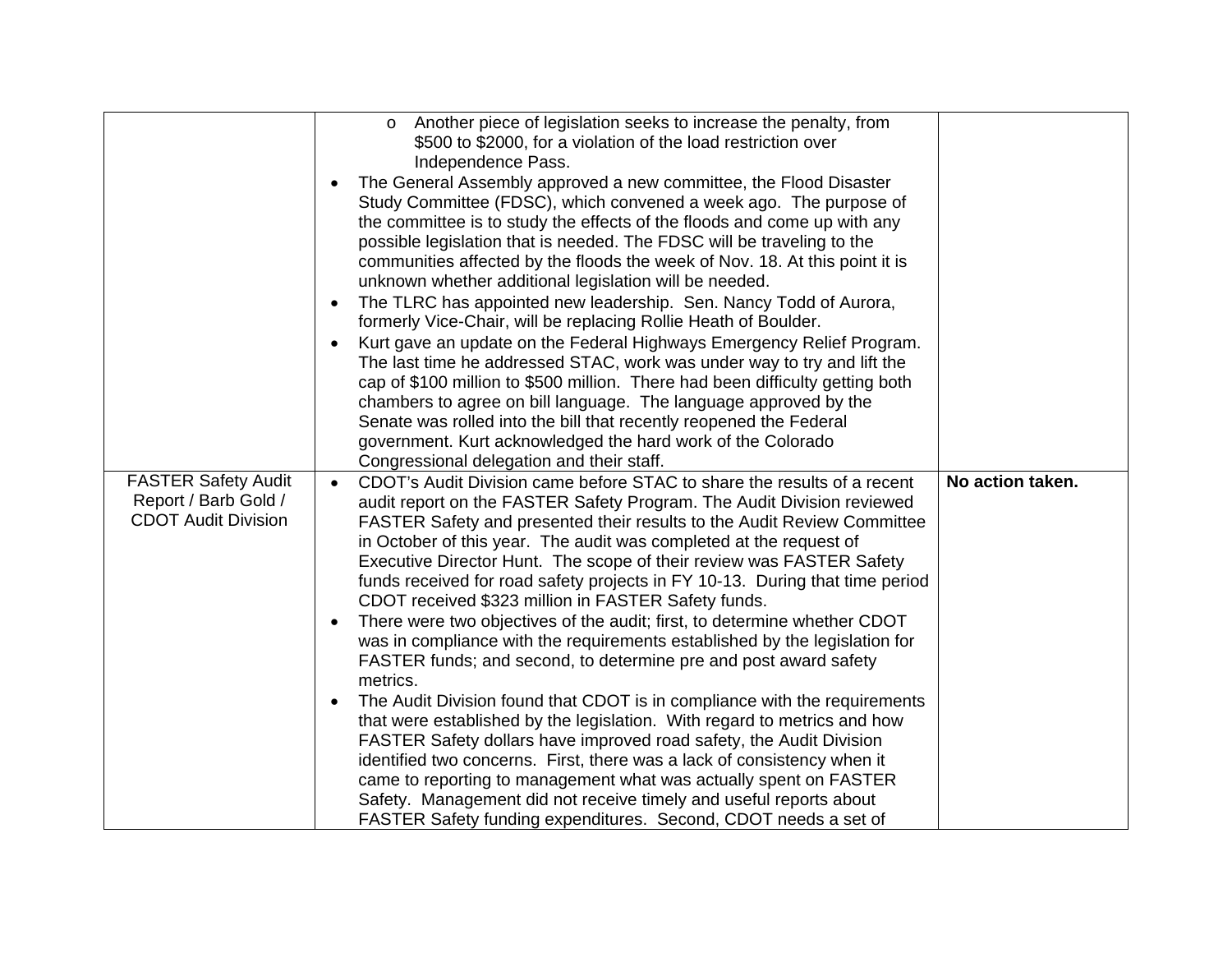|                     | standardized metrics that can be used to create the reports. Without                  |                        |
|---------------------|---------------------------------------------------------------------------------------|------------------------|
|                     | standards and metrics CDOT is not in a good position to answer the central            |                        |
|                     | questions posed by the audit and Executive Director Hunt. Additionally, it            |                        |
|                     | makes it difficult for CDOT to take credit for the benefits of the FASTER             |                        |
|                     | Safety program.                                                                       |                        |
|                     | The Audit Division's final report made three key recommendations. First,<br>$\bullet$ |                        |
|                     | communicate the need for standard and timely reports that management                  |                        |
|                     | can receive to monitor the program. Second, establish metrics that could              |                        |
|                     | be used in these reports to management. Third, ensure that the most                   |                        |
|                     | significant safety programs are addressed in the right way.                           |                        |
|                     | Debra updated STAC that a work group has been formed in response to                   |                        |
|                     | the outcomes of the audit. The TC will receive a workshop on FASTER                   |                        |
|                     | Safety and the audit will be a part of that discussion.                               |                        |
| FY 15 Budget/ Scott | Scott Richrath came before STAC to give an update of the FY 15 draft<br>$\bullet$     | <b>STAC recommends</b> |
| Richrath            | budget. He explained the public friendly budget format used by CDOT over              | the approval of the    |
|                     | the last three years and the process used to develop and approve the                  | elements of the draft  |
|                     | budget.                                                                               | budget presented.      |
|                     |                                                                                       |                        |
|                     | Scott then allowed for questions and statements in order to get STAC to               |                        |
|                     | the position where they would be comfortable in making a recommendation               |                        |
|                     | to the TC. STAC comments included:                                                    |                        |
|                     | Vince Rogalski (STAC Chair) pointed out that surface treatment<br>$\circ$             |                        |
|                     | allocations has been reduced and funds shifted to a line for CDOT                     |                        |
|                     | construction engineering. Scott explained that this was done to                       |                        |
|                     | separate the administrative overhead and indirect costs. This was a                   |                        |
|                     | recommendation of the Efficiency and Accountability Committee to                      |                        |
|                     | help distinguish between construction expenses and operating                          |                        |
|                     | costs.                                                                                |                        |
|                     | Pete Frasier asked if these dollars are ultimately allocated back to<br>$\circ$       |                        |
|                     | the projects. Scott indicated that these costs are allocated back to                  |                        |
|                     | projects.                                                                             |                        |
|                     | Wayne Williams asked where RAMP appears in the budget. Scott<br>$\circ$               |                        |
|                     | explained that there used to be one budget at CDOT and now there                      |                        |
|                     | are five. STAC was presented with three of those budgets for the                      |                        |
|                     | meeting- the core budget, HPTE budget, and Bridge Enterprise                          |                        |
|                     | budget. He then went into detail about the nature of RAMP and its                     |                        |
|                     | function as a cash management system through existing cash                            |                        |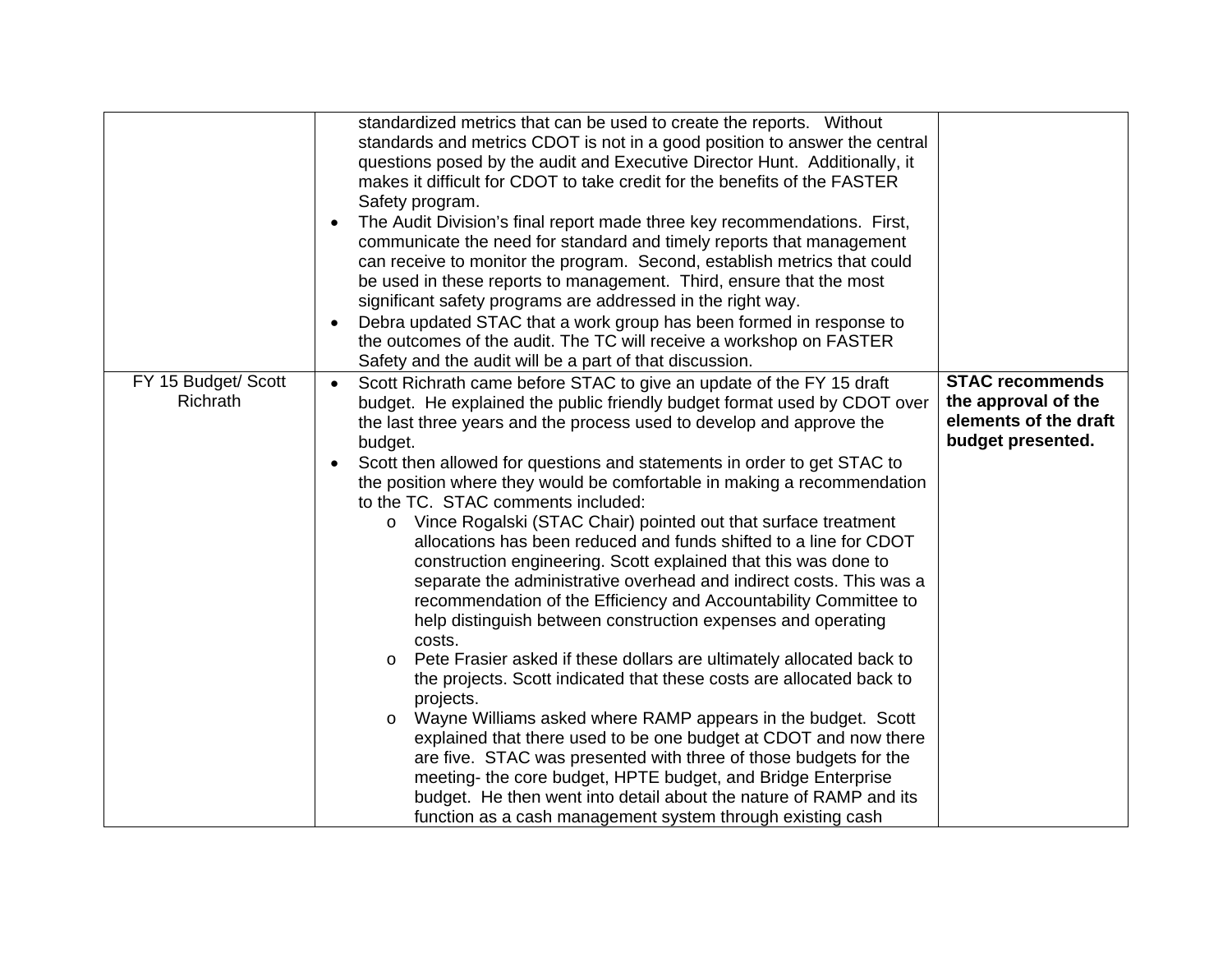|                       | balances and explained since RAMP is not new revenue it doesn't                   |                  |
|-----------------------|-----------------------------------------------------------------------------------|------------------|
|                       | appear in the FY 15 budget.                                                       |                  |
|                       | Wayne Williams followed up his question with a request for a<br>$\circ$           |                  |
|                       | document that combines all those budgets and demonstrates how                     |                  |
|                       | those RAMP dollars will be spent. Scott said that he would                        |                  |
|                       | combine all those into one document for the December STAC                         |                  |
|                       | meeting.                                                                          |                  |
|                       | Barbara Kirkmeyer requested additional information on CDOT cash<br>$\circ$        |                  |
|                       | balances.                                                                         |                  |
|                       | Wayne Williams pointed out that part of STAC's role is to advise the<br>$\circ$   |                  |
|                       | TC. However, it is difficult to advise them when they receive the                 |                  |
|                       | materials before STAC does or have already taken action prior to                  |                  |
|                       | STAC review. He requested that in the future CDOT provide STAC                    |                  |
|                       | with the necessary materials sufficiently in advance to make                      |                  |
|                       | recommendations to the TC.                                                        |                  |
|                       | <b>ACTION ITEM:</b> Wayne Williams made a motion that STAC                        |                  |
|                       | recommend the approval of the draft budget presented. The                         |                  |
|                       | motion passed.                                                                    |                  |
|                       | Trent Bushner asked why some of the RAMP funding wasn't used<br>O                 |                  |
|                       | to pay off debt. Scott explained that CDOT has utilized favorable                 |                  |
|                       | interest rates to its advantage to mitigate inflation costs associated            |                  |
|                       | with construction.                                                                |                  |
|                       | Barbara Kirkmeyer asked what the anticipated cash fund balance<br>O               |                  |
|                       | would be. Scott indicated that CDOT has about \$1.5 billion in cash               |                  |
|                       | balances, but added that \$1.1 billion is restricted. Barbara indicated           |                  |
|                       | a preference for using a portion of the cash fund balance for RPP.                |                  |
|                       | Comments were raised by several members that there is a strong<br>$\circ$         |                  |
|                       | inclination towards RPP and flexible spending sources for local                   |                  |
|                       | projects. Vince Rogalski indicated that he would be at the TC                     |                  |
|                       | meeting and would convey that message.                                            |                  |
| RAMP & Flood Update / | Tim Harris came before STAC to give an update on RAMP and flood<br>$\bullet$      | No action taken. |
| Tim Harris / Chief    | recovery efforts.                                                                 |                  |
| Engineer              | The RAMP project list was approved by the TC at the October meeting.<br>$\bullet$ |                  |
|                       | There are critical dates for participants to know:                                |                  |
|                       | By January 6 CDOT needs reassurance from their partners (via a<br>$\circ$         |                  |
|                       | letter of commitment) that they still intend to move forward on their             |                  |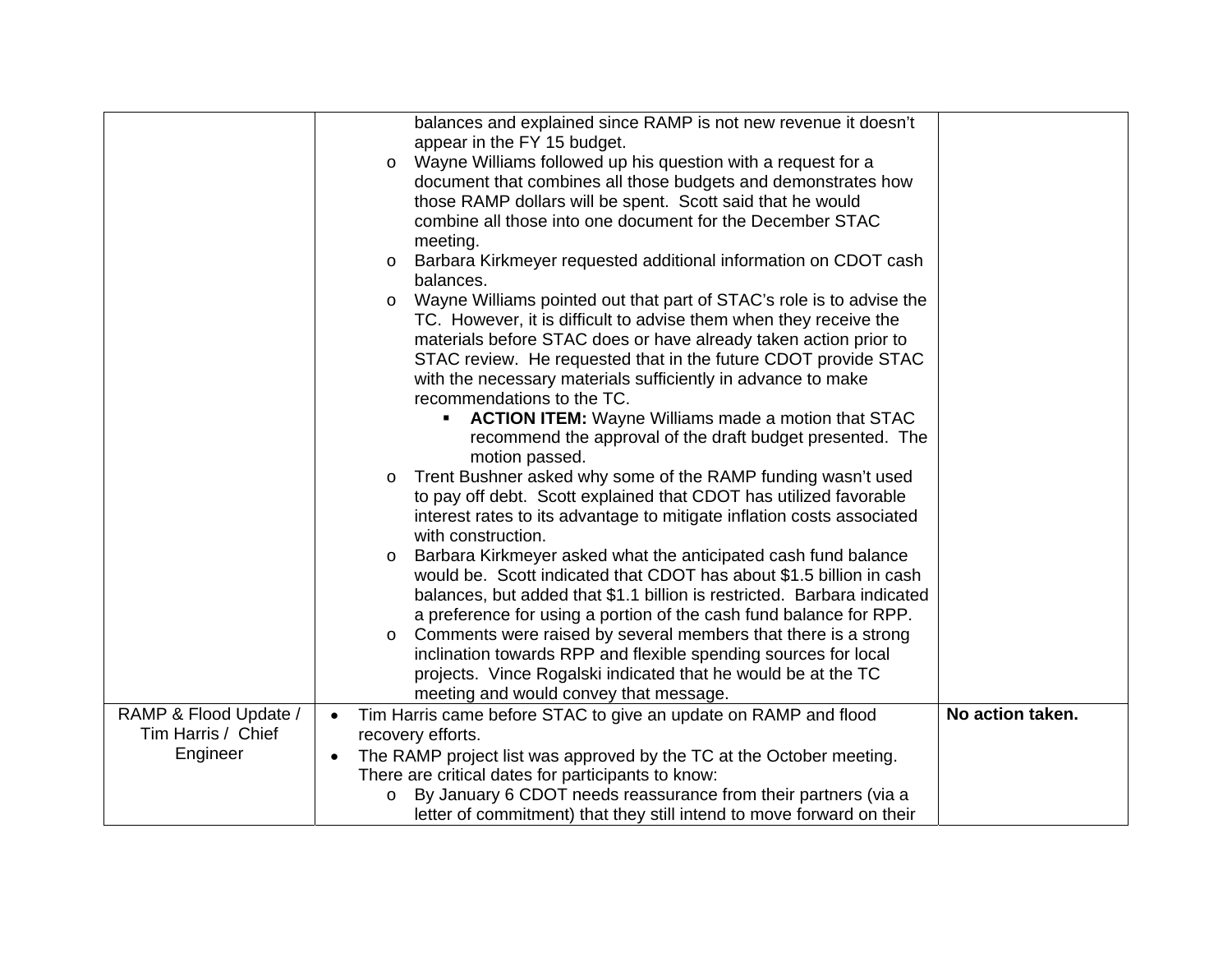|                                                                                                                   | selected projects.<br>CDOT has extended the date to provide letters of commitment for<br>$\circ$<br>those entities affected by the flood to April 7.<br>o CDOT would like to have IGAs on all the projects by June of 2014.<br>CDOT is working on a portfolio management system and will be providing<br>an update on progress to the TC next week. The intent is capture where<br>the projects are, when they are going to ad and how the money is flowing.<br>This should give CDOT a better picture about how to best manage RAMP.<br>Highways 32 and 36 have been reopened. To date, 92% of the highways<br>that were closed have been reopened. The goal was to have everything<br>reopened by December 1 and CDOT is very confident that this goal will be<br>met. The only remaining roadways to be reopened are highway 7 and US<br>34.<br>CDOT has moved from a response phase to a recovery phase.<br>Barbara Kirkmeyer commented on how CDOT Region 4 has done an<br>exceptional job in managing the flood recovery efforts.                                                                                                                                                                                                                                                            |                                                                                                                                                                                                                                                                                                                                                                                  |
|-------------------------------------------------------------------------------------------------------------------|----------------------------------------------------------------------------------------------------------------------------------------------------------------------------------------------------------------------------------------------------------------------------------------------------------------------------------------------------------------------------------------------------------------------------------------------------------------------------------------------------------------------------------------------------------------------------------------------------------------------------------------------------------------------------------------------------------------------------------------------------------------------------------------------------------------------------------------------------------------------------------------------------------------------------------------------------------------------------------------------------------------------------------------------------------------------------------------------------------------------------------------------------------------------------------------------------------------------------------------------------------------------------------------------------|----------------------------------------------------------------------------------------------------------------------------------------------------------------------------------------------------------------------------------------------------------------------------------------------------------------------------------------------------------------------------------|
| Program Distribution /<br>Debra Perkins-Smith /<br><b>CDOT Division of</b><br>Transportation<br>Development (DTD) | Debra came before STAC requesting two recommendations. First, a<br>$\bullet$<br>recommendation for the formula or "specialized" programs for Program<br>Distribution. Second, a specific recommendation for the Congestion<br>Mitigation Air Quality (CMAQ) program and the statewide set-a-side for<br>CNG.<br>STAC members were provided with a handout that showed percentages<br>and examples of funding levels based on the recommendations of the<br>STAC sub-committee on Program Distribution.<br>Thad Noll mentioned that when the sub-committee looked at a variety of<br>options for the Regional Priority Program (RPP) (VMT, population, etc.),<br>the degree of change was minimal.<br>Steve Cook mentioned that the DRCOG board doesn't like the purposed<br>45/40/15 formula for RPP and its high emphasis on lane miles, but given<br>the amount of funding it isn't justifiable to change it. However, if the<br>funding levels were significantly increased, as was the case in the prior<br>decade when funding was \$50-\$60 million, DRCOG would have major<br>concerns with the formula.<br>Debra explained that CDOT staff will be going before the Transportation<br>$\bullet$<br>Commission next week for direction on RPP and the amount of funding for<br>the program. | <b>Action 1: STAC made</b><br>a motion to<br>recommended to the<br>TC the sub-<br>committee's RPP<br>allocation formula<br>given there is no<br>significant change in<br>funding levels. The<br>motion passed.<br>Action 2: STAC made<br>a motion to<br>recommended to the<br>TC the sub-<br>committee's TAP<br>allocation formula. The<br>motion passed.<br>Action 3: STAC made |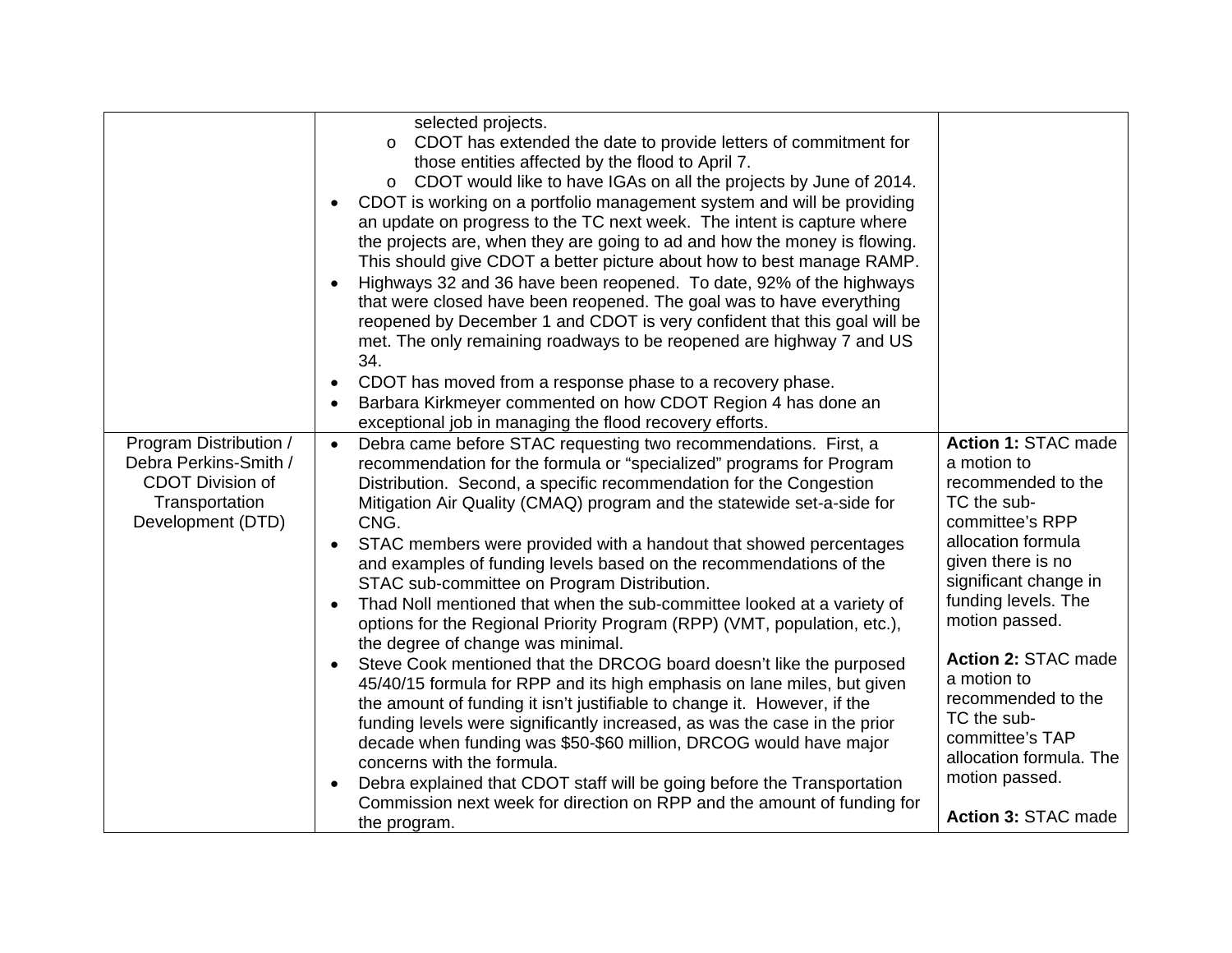| Wayne Williams made a motion for STAC to approve and accept                   | a motion deferring       |
|-------------------------------------------------------------------------------|--------------------------|
| recommendations of the STAC sub-committee on Program Distribution at          | action on the CMAQ       |
| the current funding levels. If there are significant changes in the funding   | allocation formula until |
| levels, STAC will revisit the formulas.                                       | its December meeting.    |
| o <b>ACTION ITEM:</b> Barbara Kirkmeyer made the request that the             | The motion passed.       |
| motion only include a vote on RPP. Wayne Williams agreed and                  |                          |
| the motion passed. Motion was later clarified to say, "STAC                   | Action 4: STAC made      |
| recommends to the Transportation Commission the sub-                          | a motion to              |
| committee's allocation formula for RPP at current funding levels."            | recommend to the TC      |
| STAC indicated its support for an increase to RPP and                         | the adoption of a set-   |
| acknowledged concerns about the allocation raised by DRCOG,                   | a-side for a statewide   |
| agreeing to revisit the funding formula should the level of RPP               | CNG program              |
| increase.                                                                     | (maximum of \$30         |
| STAC then shifted its attention to Transportation Alternatives Program        | million over four years- |
| (TAP). Debra and Jeff Sudmeier gave a brief explanation of the program        | 2014-2017), including    |
| and then STAC members discussed.                                              | the construction of      |
| <b>ACTION ITEM:</b> Wayne Williams made a motion that STAC<br>$\circ$         | CNG fueling stations     |
| recommend to the Transportation Commission the sub-committee's                | and vehicle              |
| allocation formulas for TAP. Motion passed.                                   | purchases, there be      |
| STAC then shifted its attention to CMAQ. Debra gave a brief explanation       | an advisory committee    |
| of the program and then STAC members discussed.                               | composed of STAC         |
| Terri Blackmore made a follow-up statement that certain areas will<br>$\circ$ | representatives, and     |
| be in attainment over the course of the long range plan and it                | the program be           |
| wouldn't make sense for them to continue to receive CMAQ                      | subject to annual        |
| funding. Sandi Kohrs clarified that if area designation were to               | appropriations. The      |
| change then CMAQ would need to be revisited. Debra further                    | motion passed.           |
| explained that for planning purposes assumptions have to be made,             |                          |
| and for Program Distribution the CMAQ allocations are based on                | <b>ACTION 5: STAC</b>    |
| current air quality areas and attainment status.                              | made a motion to         |
| Barbara Kirkmeyer said that if a decision was needed immediately<br>$\circ$   | approve the allocation   |
| on the topic then she suggested keeping the old formula and not               | formula for Metro        |
| changing it because she doesn't agree with going to a total                   | Planning. The motion     |
| population based formula. She also indicated that when the sub-               | passed.                  |
| committee was formulating its recommendations in September,                   |                          |
| there were several members who were busy and unable to attend                 | <b>ACTION 6: STAC</b>    |
| STAC and the sub-committee meetings.                                          | made a motion to         |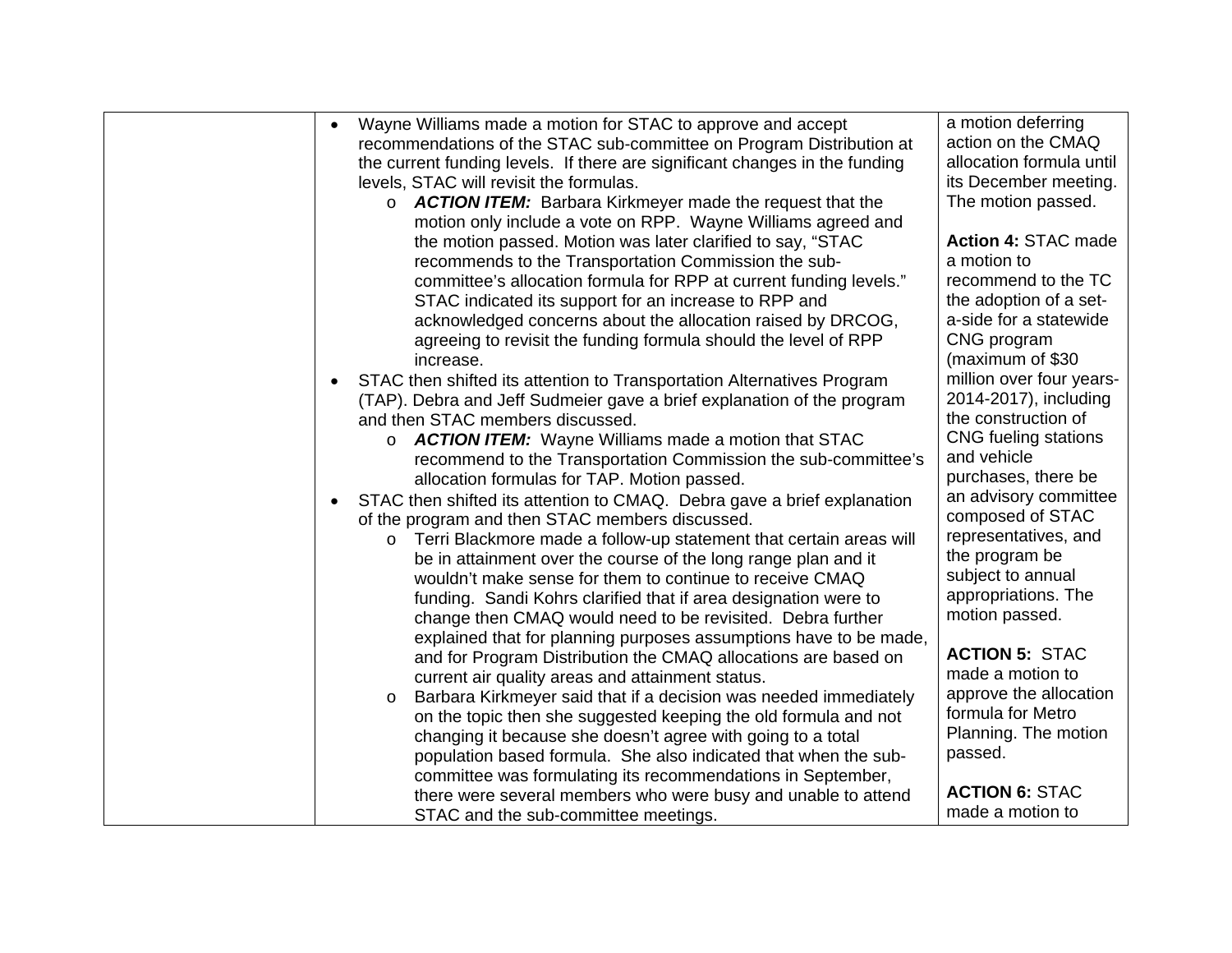| Wayne Williams commented on VMT vs. Population as a proxy<br>$\circ$              | approve the allocation |
|-----------------------------------------------------------------------------------|------------------------|
| used within a funding formula. Wayne felt that population, as a                   | formula for STP-       |
| proxy, was a better indicator of where the contaminant is coming                  | Metro. The motion      |
| from than VMT.                                                                    | passed.                |
| <b>ACTION ITEM:</b> Wayne Williams made a motion that STAC defer a<br>O           |                        |
| recommendation on CMAQ until its December meeting. The motion                     |                        |
| passed.                                                                           |                        |
| STAC then shifted its attention to the statewide set-a-side for CNG. Debra        |                        |
| briefly explained that the sub-committee recommended \$30 million, over a         |                        |
| four year period, for a statewide CNG program proposed by the Colorado            |                        |
| Energy Office (CEO).                                                              |                        |
| Sandi Kohrs shared a memo from the DRCOG board, which was<br>$\circ$              |                        |
| sent to Governor Hickenlooper, which made several                                 |                        |
| recommendations regarding the statewide CNG Program.                              |                        |
| Robert Lieb Jr. asked how the \$30 million will be spent over the four<br>$\circ$ |                        |
| year time period and will the \$30 million be subject to annual                   |                        |
| review? Barbara Kirkmeyer offered clarification that the program is               |                        |
| intended to incentive the creation of CNG infrastructure statewide.               |                        |
| She further explained that these would be privately owned stations                |                        |
| with local government commitments to sponsor grant funds. Robert                  |                        |
| shared his concern that once the "seed" money reaches its sunset                  |                        |
| date there will be a desire to turn CNG into a permanent program.                 |                        |
| Wayne Williams requested the motion include that CNG program be<br>O              |                        |
| subject to annual allocation by the Transportation Commission.                    |                        |
| <b>ACTION ITEM:</b> Barbara Kirkmeyer made a motion that STAC<br>O                |                        |
| recommend to the Transportation Commission that they adopt the                    |                        |
| set-a-side for a statewide CNG program (maximum of \$30 million                   |                        |
| over four years- 2014-2017), including the construction of CNG                    |                        |
| fueling stations and vehicle purchases, there be an advisory                      |                        |
| committee composed of STAC representatives, and the program be                    |                        |
| subject to annual appropriations. The motion passed.                              |                        |
| STAC then shifted its attention to Metro Planning and STP-Metro. Debra            |                        |
| briefly explained that distribution formulas for this Metro Planning are          |                        |
| based on population with sub-allocation to MPOs in accordance with                |                        |
| statute. The methodology was agreed to by FHWA, FTA, CDOT and the                 |                        |
| MPOs in the fall of 2012 and there is no recommendation to change it. The         |                        |